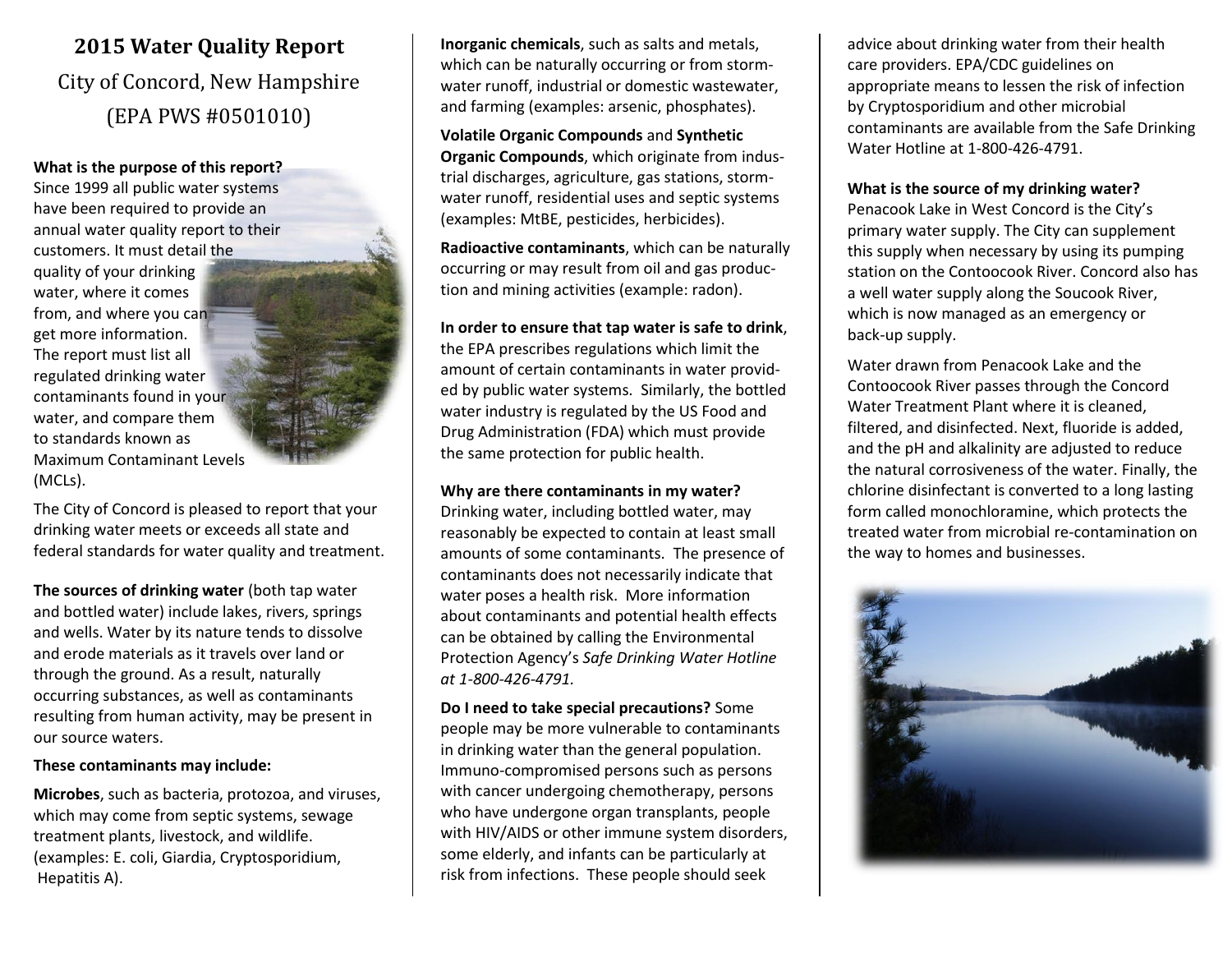### **System Name: City of Concord, NH EPA ID: 0501010**

## **Results of 2014 Water Quality Testing**

All tests were done during 2014 unless otherwise indicated.

### **Table 1. Hutchins Street Water Treatment Plant – Penacook Lake**

**SUBSTANCES FOUND:**

| Substance                                | Level<br>Measured                                        |                                        | <b>MCL</b>                                                         | <b>MCLG</b>      | <b>Meets</b><br>Limits? | <b>Likely Source</b>                                                                                                         |
|------------------------------------------|----------------------------------------------------------|----------------------------------------|--------------------------------------------------------------------|------------------|-------------------------|------------------------------------------------------------------------------------------------------------------------------|
| <b>Barium</b>                            | <b>Highest Measurement:</b>                              | $0.004$ mg/L                           | $2$ mg/L                                                           | 2 mg/L           | <b>YES</b>              | Erosion of natural deposits.                                                                                                 |
| Chloramines                              | Average:<br>Range of Measurements:                       | $2.2 \text{ mg/L}$<br>$1.8 - 3.4$ mg/L | MRDL: 4 mg/L                                                       | MRDLG:<br>4 mg/L | <b>YES</b>              | Water additive used to control microbes.                                                                                     |
| Copper                                   | 90th Percentile:<br># above the AL:                      | $0.037$ mg/L<br>0 sites                | AL: 1.3 mg/L                                                       | 1.3 mg/L         | <b>YES</b>              | Corrosion of household plumbing systems;<br>erosion of natural deposits; leaching of wood<br>preservatives.                  |
| Fluoride                                 | Average:<br>Range of Measurements:                       | $0.6$ mg/L<br>$0.6 - 0.7$ mg/L         | 4 mg/L                                                             | 4 mg/L           | <b>YES</b>              | Erosion of natural deposits; water additive which<br>promotes strong teeth; waste from fertilizer and<br>aluminum factories. |
| Lead                                     | 90th Percentile:<br># above the AL:                      | $1 \mu/L$<br>0 sites                   | AL: 15 µ/L                                                         | $0 \mu/L$        | <b>YES</b>              | Corrosion of household plumbing systems,<br>erosion of natural deposits.                                                     |
| Total<br>Organic Carbon<br>(TOC)         | Average % Removal:<br>Range of % Removal:                | 37%<br>$31\% - 44\%$                   | TT: minimum removal is<br>26%, or must meet alternate<br>criteria. | n/a              | <b>YES</b>              | Naturally present in surface waters.                                                                                         |
| <b>Total Haloacetic</b><br>Acids (HAA5s) | <b>Highest Annual Average:</b><br>Range of Measurements: | $28 \mu/L$<br>$15 - 28 \mu/L$          | Annual Average<br>$60 \mu/L$ .                                     | n/a              | <b>YES</b>              | By-product of drinking water disinfection with<br>chlorine.                                                                  |
| Total<br>Trihalomethanes<br>(TTHMs)      | <b>Highest Annual Average:</b><br>Range of Measurements: | $42 \mu/L$<br>$30 - 59 \mu/L$          | Annual Average<br>80 µ/L.                                          | n/a              | <b>YES</b>              | By-product of drinking water disinfection with<br>chlorine.                                                                  |
| Turbidity                                | <b>Highest Measurement:</b><br>Lowest Monthly OK:        | 0.38 NTU<br>99.7%                      | TT: maximum of 1 NTU<br>and at least<br>95% of tests ≤ 0.3 NTU.    | n/a              | <b>YES</b>              | Soil runoff.                                                                                                                 |

**What is Turbidity? Why do we measure it?** It is a measure of the cloudiness of the water. Surface water systems monitor it because it is a good indicator of water quality and thus helps measure the effectiveness of the treatment process.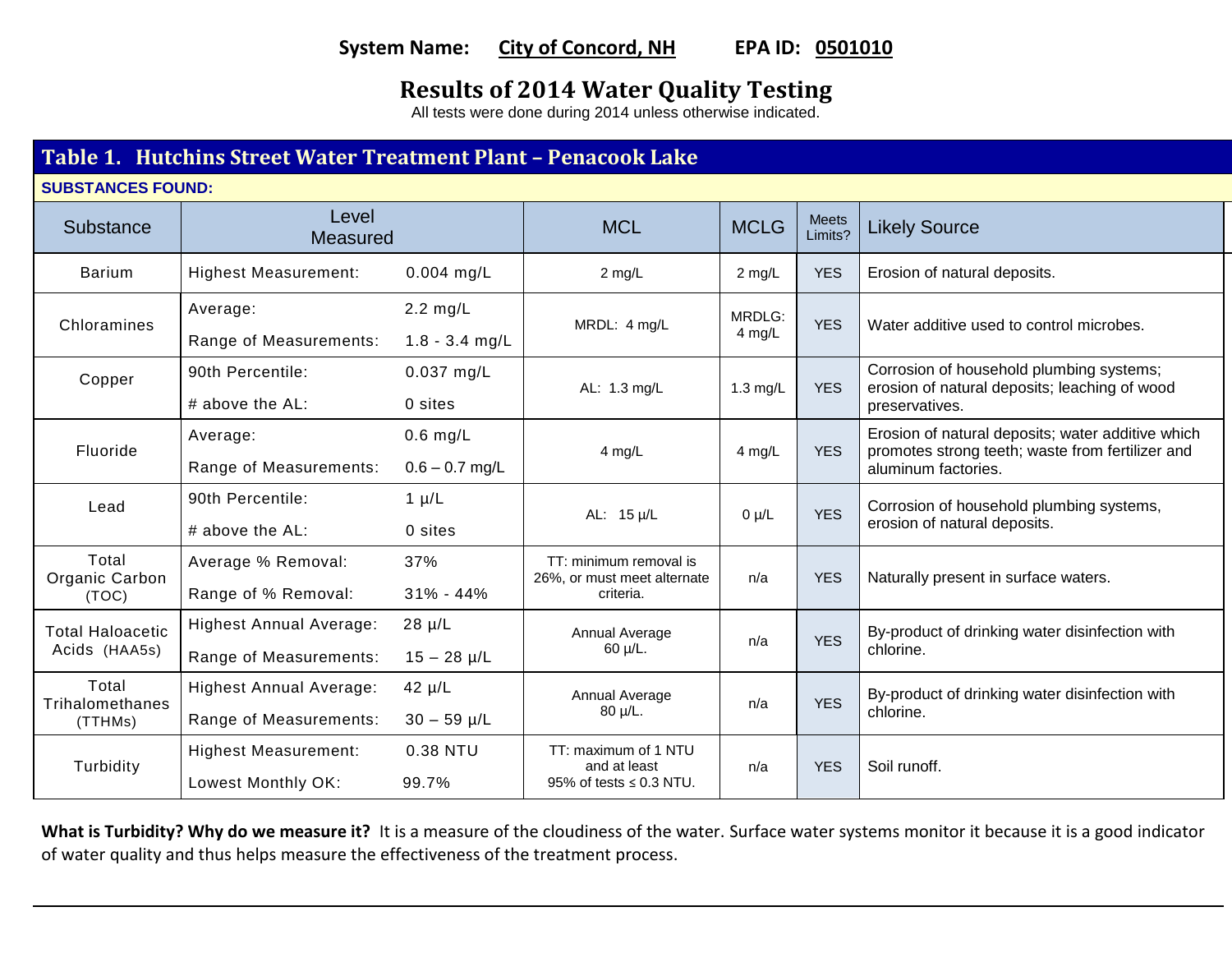Although the City's wells are not in regular use, we monitor water quality according to the required schedule. If the wells were to be activated, the water would be disinfected, pH and alkalinity adjustments would be made, and fluoride would be added.

### **Table 2. Sanders Station Wells – emergency use only**

### **SUBSTANCES FOUND:**

| 0000 I ANGLO I OOND.          |                    |                                      |               |               |                         |                                                                                                 |
|-------------------------------|--------------------|--------------------------------------|---------------|---------------|-------------------------|-------------------------------------------------------------------------------------------------|
| Substance<br>(Date Tested)    |                    | Level<br><b>Measured</b>             | <b>MCL</b>    | <b>MCLG</b>   | <b>Meets</b><br>Limits? | <b>Likely Source</b>                                                                            |
| <b>Barium</b><br>(2012, 2014) | Average:<br>Range: | $0.004$ mg/L<br>$0.002 - 0.004$ mg/L | $2$ mg/L      | $2$ mg/L      | <b>YES</b>              | Erosion of natural deposits; discharge of drilling<br>wastes; discharge from metal refineries.  |
| Chromium<br>(2012, 2014)      | Average:<br>Range: | 1 $\mu$ g/L<br>$< 1 - 2$ µg/L        | $100 \mu g/L$ | $100 \mu g/L$ | <b>YES</b>              | Erosion of natural deposits; discharge from steel<br>and pulp mills.                            |
| Nitrate<br>(as Nitrogen)      | Average:<br>Range: | $0.2$ mg/L<br>$< 0.5 - 0.8$ mg/L     | $10$ mg/L     | 10 mg/L       | <b>YES</b>              | Runoff from fertilizer use; leaching from septic<br>tanks, sewage; erosion of natural deposits. |

### **Definitions:**

**MCL - Maximum Contaminant Level**: The highest level of a contaminant that is allowed in drinking water. MCLs are set as close to the MCLGs as feasible using the best available technology.

**MCLG - Maximum Contaminant Level Goal:** The level of a contaminant in drinking water below which there is no known or expected risk to health. MCLGs allow for a margin of safety.

**TT - Treatment Technique:** A required process intended to reduce the level of a contaminant in drinking water.

**AL - Action Level:** The concentration of a contaminant which, if exceeded, triggers treatment or other requirements which water systems must follow.

**MRDL – Maximum Residual Disinfectant Level**: The highest level of a disinfectant allowed in drinking water. There is convincing evidence that addition of a disinfectant is necessary for control of microbial contaminants. **MRDLG** - **Maximum Residual Disinfectant Level Goal**: The level of a drinking water disinfectant below which there is no known or expected risk to health. MRDLGs do not reflect the benefits of the use of disinfectants to control microbial contaminants.

**mg/L** - milligrams per Liter. A unit of concentration, also called parts per million, or ppm.

**ug/L** - micrograms per Liter. A unit of concentration, also called parts per billion, or ppb.

**NTU** - Nephelometric Turbidity Unit.

**TTHM** - Total Trihalomethanes.

**HAA5** – Haloacetic Acids.

**<** -- Less than. Below the limit of detection. Less than detectable.

**n/a** - not applicable.